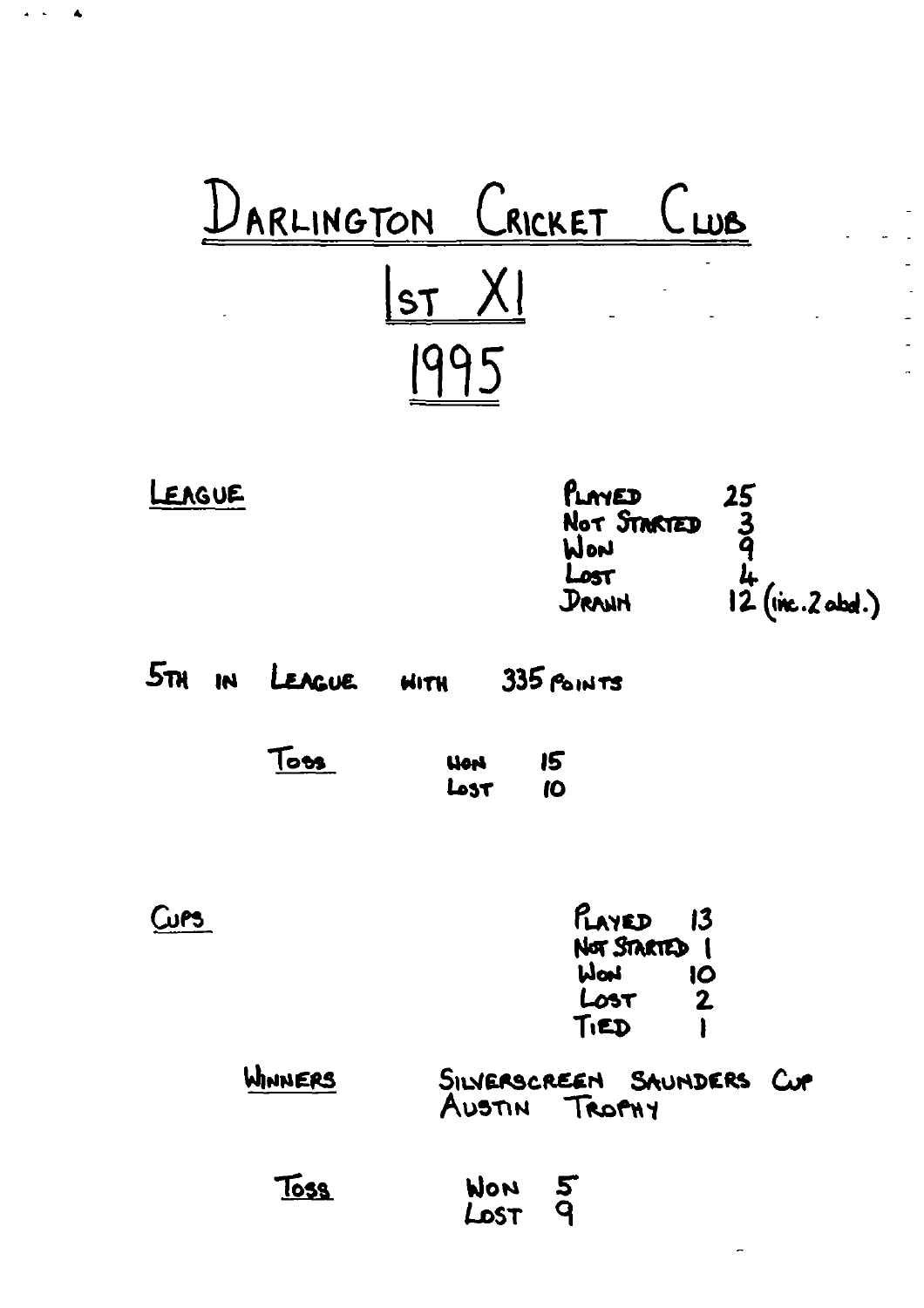### LEAGUE

|                  | Matches Inn?               |                | Runs                  | Highest<br>Sone       | <b>Not</b><br><b>Out</b> | Comp!<br>lnn?          | AVERACE     | <b>Buils</b><br>Faced | 6⊭∠<br>7Rua | كبأ                                | Numbers of<br>6s |  |
|------------------|----------------------------|----------------|-----------------------|-----------------------|--------------------------|------------------------|-------------|-----------------------|-------------|------------------------------------|------------------|--|
| A S. PATEL       | 25                         | 23             | 152                   | 102                   | b                        | 17                     | 44.235      | 974                   | 1.295       | qo                                 | 6                |  |
| A. R FOTHERGILL  | 16                         | 13             | 393                   | 75                    | 3                        | to                     | 39.3        | 518                   | 1.318       | 45                                 | b                |  |
| $J J$ thangy     | 23                         | 20             | 536                   | $\tau^{\bullet}$      | $\overline{\mathbf{3}}$  | 17                     | 31.529      | L27                   | 1.170       | 66                                 | 12               |  |
| M.STAINSBY       | 24                         | 13             | 619                   | $119*$                | 3                        | $\boldsymbol{\lambda}$ | 30.95       | 1374                  | 2.220       | 76                                 |                  |  |
| $G.$ Moop $\neg$ | 24                         | 卟              | 243                   | $54$ <sup>*</sup>     | 5                        | 9                      | 27          | 314                   | 1.498       | 23                                 | ٠                |  |
| MW. D. CONELL    | $\mathfrak{p}_1$           | 18             | $32+$                 | 58                    | $\bullet$                | 18                     | 18          | 718                   | 2216        | 35                                 | $\bullet$        |  |
| T.W. BLACKBURN   | 21                         | 12             | 147                   | $\mathfrak{R}$        | 3                        | 9                      | 16.333      | 337                   | 2292        | $\mathsf{I}^{\prime}_{\mathsf{b}}$ | ł                |  |
| A. RAINE         | 25                         | $\mathbf{I}$   | 93                    | 43                    | 5                        | 6                      | 15.5        | 222                   | 2387        | 10                                 |                  |  |
| Also botted      |                            |                |                       |                       |                          |                        |             |                       |             |                                    |                  |  |
| K RODDY          | 6                          | 6              | 212                   | 81                    | $\mathbf{2}$             | 4                      | 60.5        | 356                   | 1.471       | 29                                 | ٠                |  |
| D J.B. MORGANS   | $\boldsymbol{\mathcal{U}}$ | ኀ              | 158                   | 78                    | $\overline{\mathbf{3}}$  | ት                      | 395         | 273                   | $1 - 728$   | 22                                 |                  |  |
| $J$ $W$ . HATCH  | $\mathbf{2}$               | $\overline{2}$ | 35                    | 23                    | $\mathbf{I}$             |                        | 35          | 55                    | 1.571       | 4                                  |                  |  |
| J LAWRENCE       | 16                         | 4              | 22                    | 19*                   | $\overline{3}$           | ١                      | 22          | 23                    | 1.045       | 1                                  |                  |  |
| R.J. BIDDLE      | 3                          | $\overline{2}$ | 39                    | 25                    | $\mathbf 0$              | $\mathbf{2}$           | 19.5        | 74                    | 1.897       | $\overline{7}$                     |                  |  |
| DCS. EVERALL     | ll⊦                        | 6              | 70                    | 33                    | $\overline{2}$           | 4                      | 17.5        | 139                   | 1.986       | 8                                  |                  |  |
| P STABLER        | 12                         | 6              | 55                    | 19*                   | $\mathbf{z}$             | 4                      | 13.75       | بلبا                  | 0.8         | 6                                  | t                |  |
| C WHITTON        | l                          | $\mathbf{I}$   | $\boldsymbol{\gamma}$ | $\mathbf 7$           | $\circ$                  | Ł                      | $\mathbf 7$ | 48                    | 6.857       | $\blacksquare$                     |                  |  |
| K D Morr         | 21                         | 8              | 26                    | $16$ <sup>*</sup>     | $\downarrow$             | 4                      | 6.5         | $9+$                  | 3615        | 3                                  |                  |  |
| $J.$ PHILLIPS    | 3                          |                | $\mathbf O$           | $\mathsf{o}^\bigstar$ | l                        | 0                      |             | Ħ                     |             |                                    |                  |  |

## <u>Played but did not bot</u>

|  | C DENT        | З |
|--|---------------|---|
|  | F SMITH       |   |
|  | N M WHALEY    |   |
|  | R G WHITESIDE |   |

| RUNS SCORED FOR |  |  |
|-----------------|--|--|
|-----------------|--|--|

<u> Wickers</u> Lost

AVERAGE

 $\langle$ 

 $\bar{\mathbf{r}}$ 

 $\blacktriangle$ 

 $31443$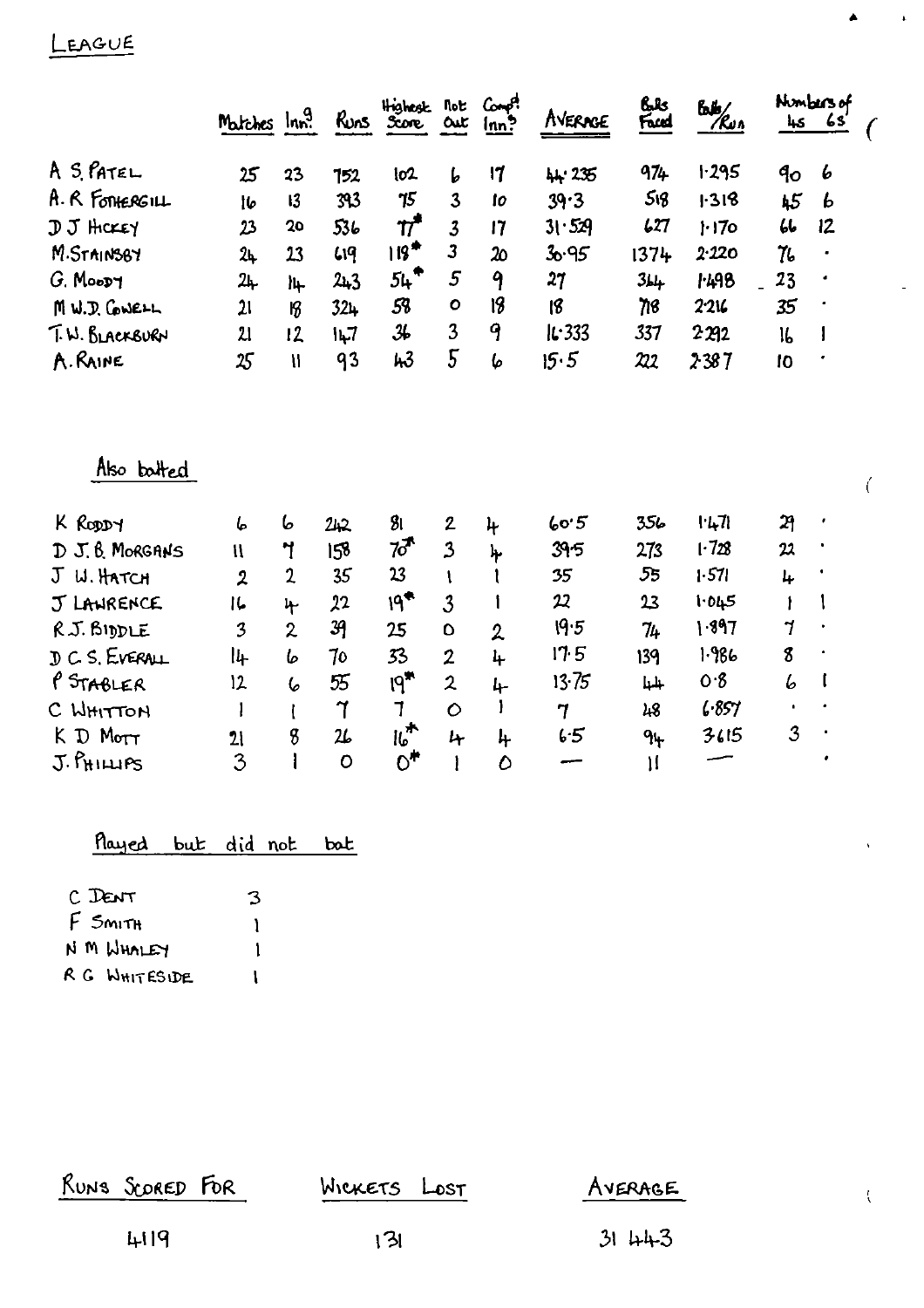|                                | Bolb           | Overs          | $m_{\rm dn}$ | Runs                     | WL-            | AVERAGE      | Best<br>Bashing | روبيهم<br>$\sigma_{\rm eff}$ | Stok.<br>fae  | Numbers of<br>Workes Robell<br>Wes |                         |
|--------------------------------|----------------|----------------|--------------|--------------------------|----------------|--------------|-----------------|------------------------------|---------------|------------------------------------|-------------------------|
| A S. PATEL                     | 1728           | 285.2          | 52           | 1019                     | iß             | 21.229       | $4 - 20$        | 3.571                        | $\mathfrak X$ |                                    | il.                     |
| A RAINE                        | 1862           | 298.2          | 42           | $1134 -$                 | 48             | 23.625       | $8 - 72$        | 3801                         | 38 792        | ٠                                  | 71                      |
| J. LAWRENCE                    | 1274           | 210            | μ.           | 63                       | 25             | 25.24        | $5 - 40$        | 3.005                        | <b>50 AL</b>  | Ł                                  | 13                      |
| K D. MOTT                      | 1406           | 23h            | 51           | L97                      | 25             | 27-88        | $6 - 13$        | 29 <b>7</b>                  | $5.2 +$       | 1                                  | $\overline{\mathbf{c}}$ |
| Also bowled                    |                |                |              |                          |                |              |                 |                              |               |                                    |                         |
| RJ.BIDDLE                      | 55             | ٩              | $\mathbf O$  | 33                       | 3              | $\mathbf{u}$ | $3 - 33$        | 3.47                         | 18333         | ١                                  |                         |
| R G. WHITESUDE                 | 3 <sub>o</sub> | 5              | I            | 37                       |                | 37           | $1 - 37$        | 7.4                          | $30^{\circ}$  |                                    |                         |
| DJ. HICKEY                     | 174            | 27             | $\bullet$    | 186                      | 5              | $37 - 2$     | $2 - 32$        | 6889                         | $3 - 5$       | 13                                 |                         |
| C.DENT                         | 212            | 35             | 10           | 99                       | $\overline{2}$ | 44.5         | $2 - 30$        | 2.829                        | 106           | ١                                  |                         |
| M. W. D. COWELL                | 108            | 18             | $\mathbf 0$  | 94                       |                | 94           | $1 - 36$        | 5212                         | 108           |                                    |                         |
| $J.$ $\ell$ <sup>HILLIPS</sup> | JL8            | 23             |              | 104                      |                | $ 0 _p$      | $1 - 43$        | 4522                         | luS.          | $\overline{3}$                     | 7                       |
| D.J B. MORGANS                 | 12             | $\overline{2}$ | 0            | $\overline{\mathcal{S}}$ | $\bullet$      |              | $0 - 3$         | 1.5                          | --            |                                    |                         |
| G. MOODY                       | 6              |                | 0            | $\overline{5}$           | $\mathbf O$    |              | $0 - 5$         | $\mathfrak{s}$               |               |                                    |                         |
| JW HATCH                       | b              |                | $\mathbf C$  | $\mathbf{q}$             | $\mathbf C$    |              | $0 - 9$         | 9                            |               |                                    |                         |
| A.R. FOTHERGILL                | 12             | 2              | O            | $\mathbf{H}$             | $\mathcal{O}$  |              | $0 - 11$        | 55                           |               |                                    |                         |
| <b>M.STAINSBY</b>              | $\overline{2}$ | $\mathbf{2}$   | D            | 13                       | 0              |              | $0 - 13$        | 6.5                          |               |                                    |                         |

#### CATCHES

 $\alpha$  and  $\alpha$ 

 $\overline{t}$ 

| D.C S EVERALL }<br>A S. PATEL } | T. W BLACKBURN<br>D J. HICKEY | JW HATCH<br>D J B MORGANS |
|---------------------------------|-------------------------------|---------------------------|
| $M.W.D$ COWELL                  | A.RAINE                       | J LAWRENCE                |
| $AR$ FORMERGILL                 | K.D. MOTT                     | $J$ $f$ $H$ $H$ $H$ $P3$  |
| G Moo Dy                        | P STABLER                     | K RODDY                   |
|                                 | M. STAINSBY                   |                           |

STUMPINGS

 $\overline{1}$ 

| $D.C.5.$ EVERALL $3$ | A R FOTHERGILL 2 |  | M STAINSBY 2 |  |
|----------------------|------------------|--|--------------|--|
|----------------------|------------------|--|--------------|--|

| RUNS SCORED AGAINST | WICKETS TAKEN | AVERACE |
|---------------------|---------------|---------|
| 4260                | 163.          | 26.135  |

 $\mathcal{L}_{\text{max}}$ 

 $\equiv$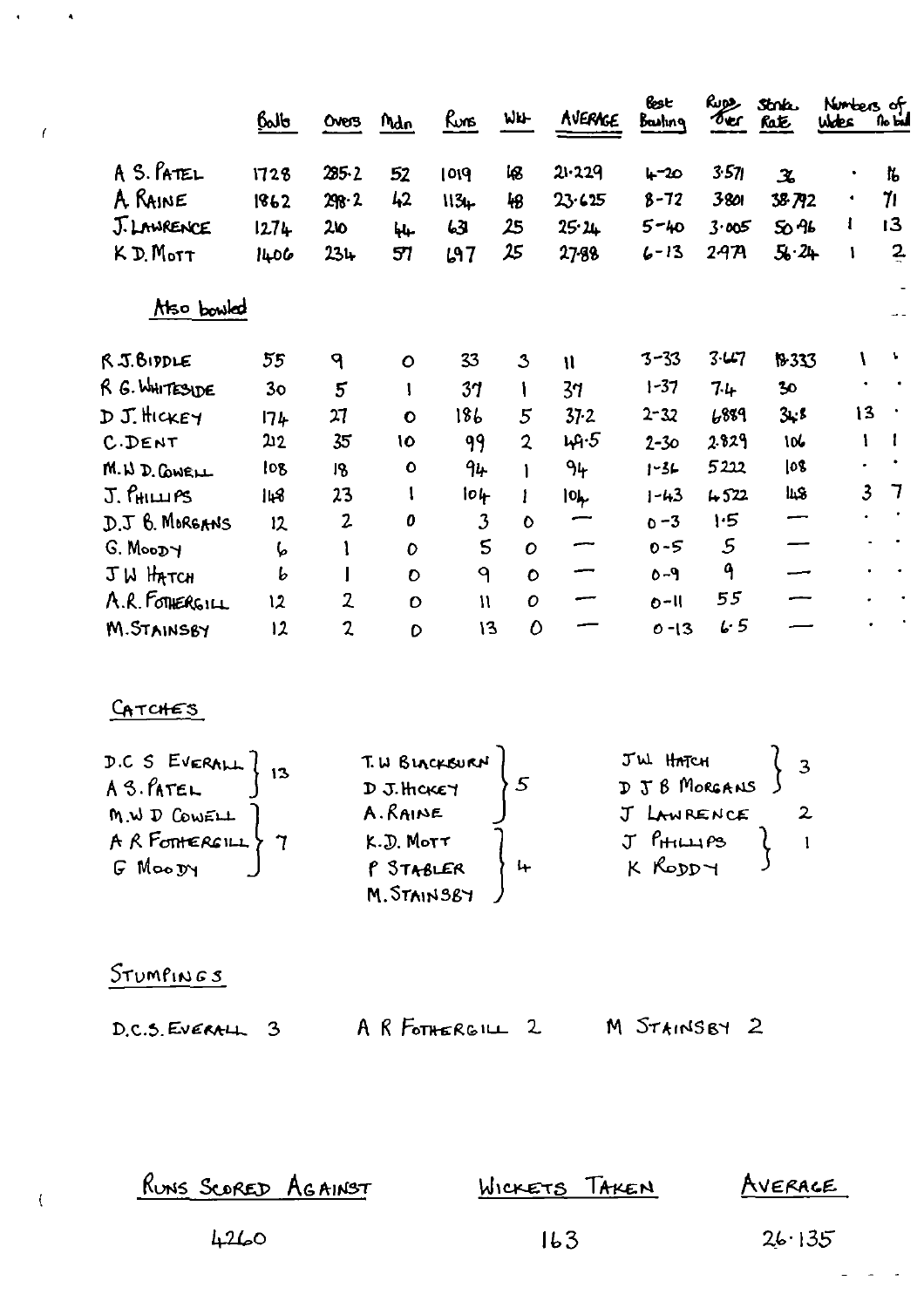|                   | Motches          | ln <sup>9</sup> | Runs                    | Highest Not Come<br>Score | ovt                   | Inn?                    |                | AVERAGE        | bats<br>Food   | $\frac{B_0}{R_0}$         | Numbers of<br><b>LLS</b> | $\mathbf{G}$ |
|-------------------|------------------|-----------------|-------------------------|---------------------------|-----------------------|-------------------------|----------------|----------------|----------------|---------------------------|--------------------------|--------------|
| <b>M</b> STAINSBY | 12               | 12              | 349                     | ም.                        | 3                     | 9                       |                | 38.778         | $+77$          | 1.367                     | 25                       |              |
| A.S. PATEL        | $\overline{3}$   | 13              | 33.                     | L <sub>1</sub>            | $\mathbf{z}$          | $\mathbf{I}$            |                | 30.545         | 321            | <u>ዕ.ዓ</u> 55             | $34 -$                   |              |
| MU. D COWELL      | 7                | 7               | 183                     | 62                        | $\mathbf o$           | 7                       |                | 24.143         | 270            | 1.475                     | 14                       |              |
| G. Moory          | 13               | 9               | 122                     | 5 <sup>4</sup>            | 4                     | 5                       |                | $24 - 4$       | 139            | 1.139                     | 8                        |              |
| A.R FOTHERGILL    | 10               | $\overline{10}$ | 20 <sub>4</sub>         | 46                        | L                     | 9                       |                | 22.889         | 210            | 1.019                     | $2+$                     |              |
| T.W. BLACKBURN    | 9                | L               | 57                      | 27                        | $\overline{3}$        | $\overline{\mathbf{3}}$ |                | 22.333         | 86             | 1.284                     | 5                        |              |
| A.RAINE           | 12               | 7               | 75                      | $30^*$                    | 1                     | 6                       |                | 12.5           | 76             | 1.013                     | $\mathbf{3}$             |              |
| $D. J.$ th creat  | 10               | 8               | 92                      | 36                        | $\mathbf D$           | <b>g</b>                |                | $\parallel$ 5  | 97             | 1.054                     | 9                        | $\mathbf{3}$ |
| P. STABLER        | $\mathbf{I}$     | 6               | 3 <sub>l</sub>          | 8                         | O                     |                         | 6              | 5.11           | 35             | 1.129                     |                          |              |
| Also<br>batted    |                  |                 |                         |                           |                       |                         |                |                |                |                           |                          |              |
| D. de Silva       | $\boldsymbol{2}$ | $\overline{2}$  | 51                      | $\mathcal{L}^{\star}$     |                       |                         |                | 51             | 57             | 1.119                     | 2                        |              |
| D.J.B MORGANS     | $\mathbf{Z}$     | ١               | $\mathbf{3}$            | $\mathbf{3}$              |                       | 0                       |                | $\mathfrak{Z}$ | 8              | 2.667                     |                          |              |
| D.C.S. EVERALL    | 10               | $\overline{2}$  | 5                       | 4                         |                       | $\bullet$               | $\overline{c}$ | 2.5            | $\mathbf 7$    | $\mathsf{I}^{\mathsf{L}}$ |                          |              |
| KD.Mort           | 6                | 2               | O                       | $o^*$                     |                       | ١                       |                | 0              | $\mathbf{2}$   |                           |                          |              |
| K Roopy           |                  |                 | h l                     | $\mu$ ነ*                  |                       |                         | 0              |                | 41             | İ                         | $\overline{2}$           | $\mathbf{2}$ |
| R.J. BIDDLE       |                  |                 | 5                       | $5^{\textup{+}}$          |                       |                         | 0              |                | $\overline{2}$ | $0·1 -$                   |                          |              |
| F. SMITH          |                  |                 | $\overline{\mathbf{3}}$ | $3^{\prime\prime}$        |                       |                         | $\mathcal{O}$  |                | 4              | 1.333                     |                          |              |
| N. M WHALEY       |                  |                 | $\overline{2}$          | $2^{\bullet}$             |                       |                         | $\mathbf O$    |                | $\mathfrak{Z}$ | 1.5                       |                          |              |
| J. WATSON         |                  |                 |                         |                           | $\blacktriangleright$ |                         | $\mathcal{O}$  |                |                |                           |                          |              |

### Played but did not bot

 $10 \t 1 \t 0 \t 0^*$ 

| ${\mathcal T}$ for LLIPS | 3 |
|--------------------------|---|
| D I CETON                |   |
| M MORGANS                |   |

J. LAURENCE

Cups

RUNS SCORED FOR

WICKETS LOST

 $\overline{O}$ 

 $\mathbf{1}$ 

 $\sim 1$ 

AVERAGE

 $\hat{\mathbf{r}}$ 

 $\hat{\mathbf{A}}$ 

 $\overline{(\ }$ 

 $\overline{\mathcal{N}}$ 

 $24.783$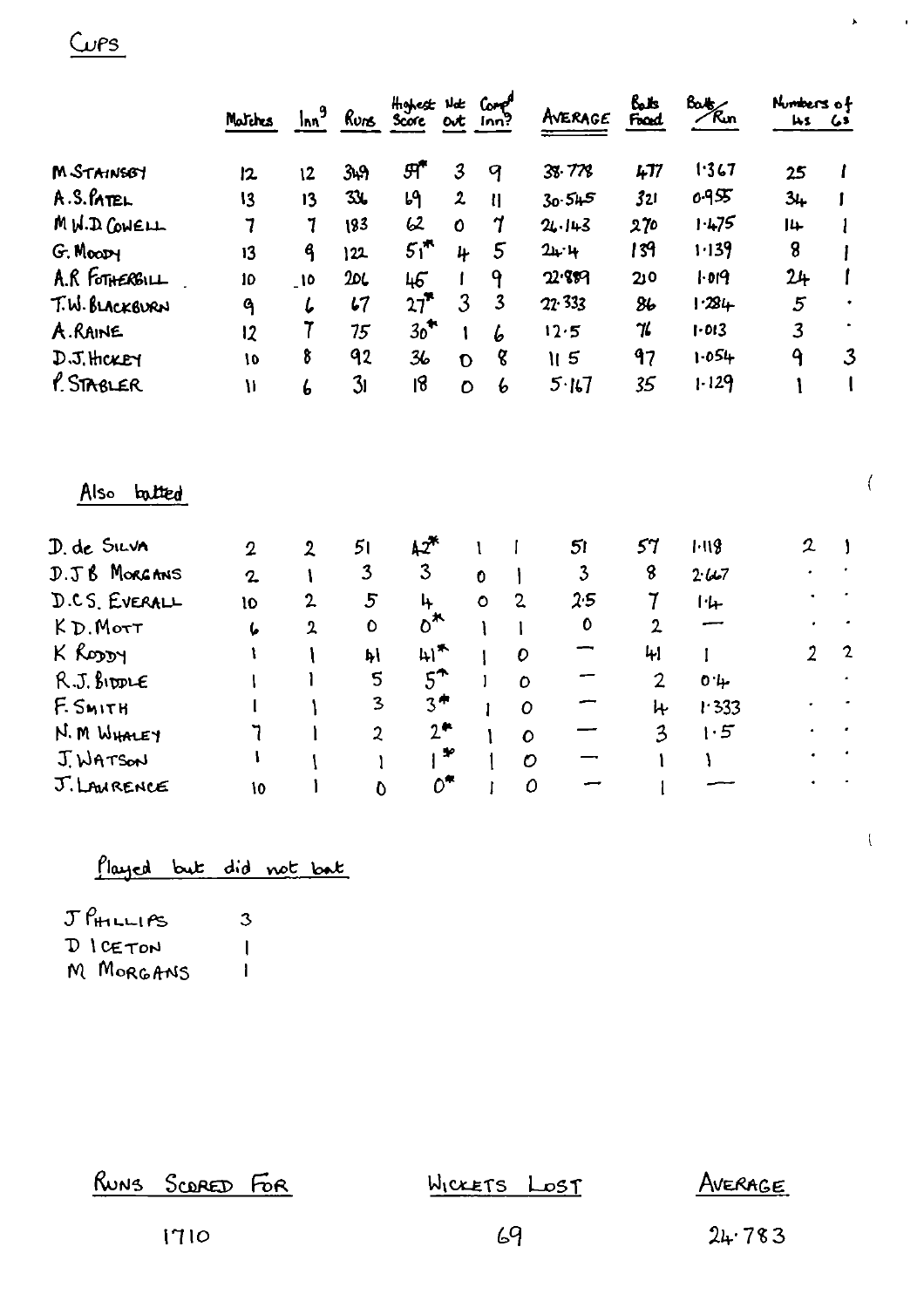|                                | <u>Ealts</u>    | 0 <sub>ks</sub>            | Mdn.          | <u>funs</u> | Wht               | AVERAGE  | Best<br>Bowling      | Rung<br><i><b>Aver</b></i> | Strikt.<br><b>Rate</b> | Numbers of<br>Works White |              |
|--------------------------------|-----------------|----------------------------|---------------|-------------|-------------------|----------|----------------------|----------------------------|------------------------|---------------------------|--------------|
| A S. $P_{ATEL}$                | 29)             | <b>48.2</b>                | b             | ilb         | 24                | 7        | $8 - 42$             | 3476                       | $12 - 125$             |                           |              |
| K.D. Motr                      | 3 <sub>02</sub> | $H_1 +$                    | 5             | 202         | 19                | 10.632   | $8 - 35$             | 4.067                      | كالأنحاء               | 3                         |              |
| A.RAINE                        | 513             | $g \cup 5$                 | 7             | $-381$      | 22                | 17318    | $5 - 54$             | 4.656                      | 235B                   | ٠                         | 22           |
| J. LAWRENCE                    | 42              | 104                        | 7             | ખા          | 22                | 19.632   | $6 - 58$             | 3.952                      | 29.182                 | 7                         | $\mathbf{u}$ |
| bowled<br>mso.                 |                 |                            |               |             |                   |          |                      |                            |                        |                           |              |
| $J.$ PHILLIPS<br>$D.5.$ HICKEY | hь<br>59        | $\boldsymbol{\gamma}$<br>9 | $\mathcal{O}$ | 39<br>$5+$  | 3<br>$\mathbf{2}$ | 13<br>27 | $2 - 19$<br>$2 - 54$ | 5.571<br>6                 | 15333<br>29.95         | $2 -$<br>$\mathfrak{S}$   | -2           |

# CATCHES

 $\mathcal{L}^{\text{max}}_{\text{max}}$ 

| $G.M$ ogdy<br>A. S. RTEL |    | D.C.S. EVERALL $\begin{pmatrix} 3 \end{pmatrix}$<br>M STAINSBY | T.W. BLACKBURN<br>D. de SILVA                               |  |
|--------------------------|----|----------------------------------------------------------------|-------------------------------------------------------------|--|
| A R. FOTHERGILL          |    | K.D.MOTT                                                       | $D. J.$ Here $H$                                            |  |
| M.W.D.CowELL             | L. | A RAINE                                                        | J. LAWRENCE<br>$J$ . $f$ <sup><math>H</math></sup> $ILIP$ s |  |

 $\mathcal{L}^{\text{max}}_{\text{max}}$ 

J. THILLIPS J

## STUMPINGS

| D.C.S. EVERALL | A R. FOTHERG ILL 1 | M. STAINSBY 1 |  |
|----------------|--------------------|---------------|--|
|                |                    |               |  |

| <u>RUNS SCORED AGAINST</u> | <b>WICKETS TAKEN</b> | AVERAGE |
|----------------------------|----------------------|---------|
| 1349                       | 95                   | 14.2    |

 $\Delta \phi$  and  $\phi$  are  $\Delta \phi$  and  $\Delta \phi$  . Then  $\Delta \phi$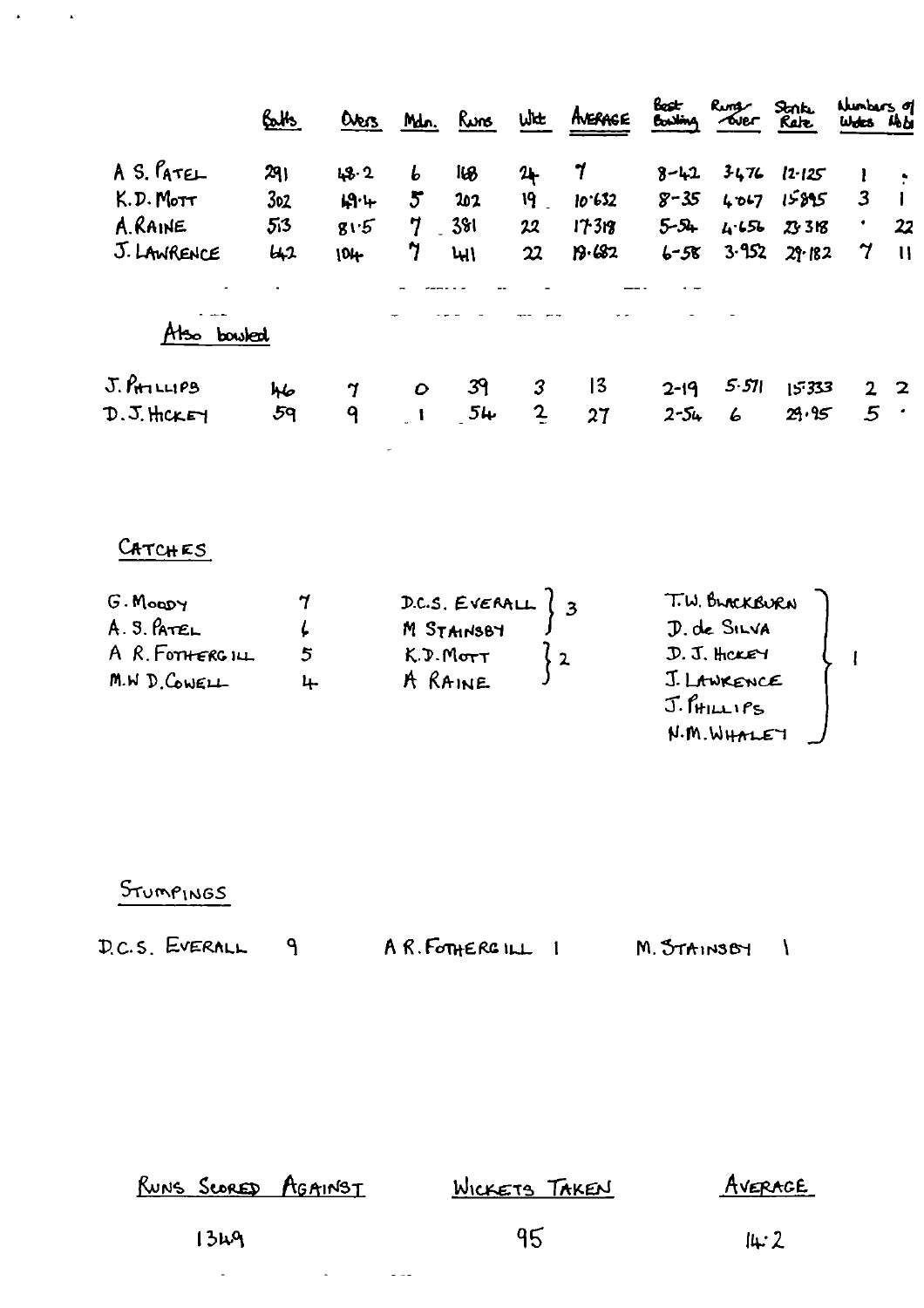BATTING

| M. STAINSBY<br>100 <sub>2</sub> | $118^{\mathrm{th}}$ v BLACKHALL $(a)$                | LEACUE            | $50$ off $(8)$ belts        | loo off 137 |  |
|---------------------------------|------------------------------------------------------|-------------------|-----------------------------|-------------|--|
| A.S.F                           | $102 \times$ HARTLEPOOL $(a)$                        | LEAGUE            | 74                          | 122         |  |
|                                 |                                                      |                   |                             |             |  |
| 505 K.Roppy                     | $81 \times$ Stackton $(\alpha)$                      | LEAGUE            | $50 \frac{11}{2}$ is bits   |             |  |
| $A.S$ fatel                     | $\mathcal{B}^{\sim}$ v Guisborough $(4)$             | LEAGUE            | 63                          |             |  |
|                                 | $D.5.$ therey $77^{\circ}$ v BISHOP AUCKLAND $(a)$   | LEAGUE            | 70                          |             |  |
|                                 | A.S PATEL 77 v STOCKTON (a)                          | LEAGUE            | 42                          |             |  |
|                                 | A S. PATEL $75 \text{ v}$ BLACKHALL $(\infty)$       | LEAGUE            | $\mathbf{C}$                |             |  |
| A.R. FOTHERCILL                 | $15$ v Redcar $(4)$                                  | LEAGUE            | 88                          |             |  |
| $D.5.$ Here $y$                 | $73^{\circ}$ $\vee$ MipplesBROUGH $(\infty)$         | LEAGUE            | 55                          |             |  |
|                                 | A.S. PATEL $T_1^{\bullet}$ v THORNABY $(L)$          | LEAGUE            | ι.                          |             |  |
|                                 | $D.5.6$ Morgans $70^\circ$ v Norton $(k)$            | LEAGUE            | ኍ                           |             |  |
| $A.S.F_{ATEL}$                  | $69$ v WEARMOUTH $(4)$                               | $C_{\mathsf{UP}}$ | 33                          |             |  |
|                                 | A.S. PATEL 69 V MARSKE $(4)$                         | LEAGUE            | 86                          |             |  |
| A.S. PATEL                      | <b>66 V DARLINGTON R.A.</b> (a)                      | LEAGUE            | 48                          |             |  |
|                                 | K. RODDY $b\vee$ DARLING TON R.A. $(a)$              | LEAGUE            | 48                          |             |  |
| A R. FOTHERGILL                 | $65$ v BISHOP AUCKLAND $(\alpha)$                    | LEAGUE            | 49                          |             |  |
| MND. CONELL                     | $62$ Y MURTON $(4)$                                  | Cup               | 51                          |             |  |
| M STAINSBY                      | $59$ v WEARMOUTH $(A)$                               | Cup               | کیر                         |             |  |
| M HD. CONELL                    | 58 V DARLINGTON $R.A.$ $(\alpha)$                    | LEAGUE            | 70                          |             |  |
| M STAINSBY                      | $56^{\circ}$ V DARLINGTON R.A. $(L)$                 | LEAGUE            | 110                         |             |  |
| D J.HCKEY                       | $55$ v ThorNABY $(A)$                                | LEAGUE            | 44                          |             |  |
| $G.$ Moogri                     | $54^{\circ}$ $\gamma$ GUISBOROUGH $(4)$              | LEAGUE            | 63                          |             |  |
| G Moopy                         | $5i^*$ v $3ovth$ HETTOM $(k)$                        | Cv <sup>P</sup>   | 5 <sub>o</sub>              |             |  |
| $J.5$ the $K$                   | $5!$ $\times$ RICHMONDSHIRE $(\alpha)$               | LEAGUE            | 50                          |             |  |
| M STAINSBY                      | $5I$ v REDCAR $(A)$                                  | LEAGUE            | ط 11                        |             |  |
| $A$ s. PATEL                    | 51 v BISHOP AUCKLAND(a)                              | $\omega$ r        | 42                          |             |  |
| M STAINSBY                      | $50$ v $S$ ALTBURN $(L)$                             | LEAGUE            | 86                          |             |  |
|                                 | A SPATEL 50 V SALTBURN (a)                           | LEAGUE            | 98                          |             |  |
|                                 | $m \times D$ Concur 50 v CHESTER-LE-STREET $(o)$ CUP |                   | 62                          |             |  |
| M STAINSBY                      | 50 v EPPLETON $(\mathcal{L})$                        | C                 | $\mathcal{L}^{\mathcal{A}}$ |             |  |
|                                 |                                                      |                   |                             |             |  |

FASTEST 50 AS PATEL V WEARMOUTH (2) CUP of 33 balls

 $\overline{C}$ 

 $\ddot{\phantom{a}}$ 

 $\mathbf{r}^{\left(1\right)}$  and  $\mathbf{r}^{\left(2\right)}$ 

### HIGHEST LEAGUE PARTMERSHIPS

| $157$ WKT.                           | M STAINSBY + K RODDY           | $86$ v Stocktor $(a)$                     | والمعا ما12     |
|--------------------------------------|--------------------------------|-------------------------------------------|-----------------|
| 2ND WKT                              | M STAINSBY+ A S PATEL          | $158$ v $6$ LACKHALL $(\infty)$           | دالمعا ماما!    |
| 3RD LIKT.                            | A.S. PATEL + $DT$ HICKEY       | 132 $\sqrt{100}$ Thorwast $(4)$           | $110$ $h$ $h$ s |
| 4TH WKT.                             | D J. HICKEY + A.R. FOTHERGILL  | $113 \times$ Bistop Aucrements $(\alpha)$ | $110$ bills     |
| $5\pi$ $\mu$                         | M.W.D CONELL + A.R FOTHERGILL  | $73 \times$ Stocktory $(k)$               | $64$ $bds$      |
| $6\pi$ WKT.                          | $K$ Roppy $+$ G Moopy          | $37^{\circ}$ v SALTOURN $(\alpha)$        | $32$ belo       |
| $Tm$ WKT                             | T.W BLACKBURN + D.J.B. MORGANS | $H_3$ & RICHMONDSHIRE $(\alpha)$          | 79 bolls        |
| $8\pi$ Wer                           | A RAINE + D.C.S. EVERALL       | $42$ $\gamma$ Richmond DSHTRE $(\omega)$  | $76$ bits       |
| 9TH WKT                              | DCS. EVERML + K.D MOTT         | $25$ $\sigma$ NORTHALLERTON $(a)$         | $23$ bits       |
| $I$ <sub>OTH</sub> $W$ <sub>KT</sub> | D.C.S. EVERALL + J. LAWRENCE   | 27 $\sqrt{6}$ GUISBOROUGH $(\alpha)$      | $35$ bils       |
|                                      |                                |                                           |                 |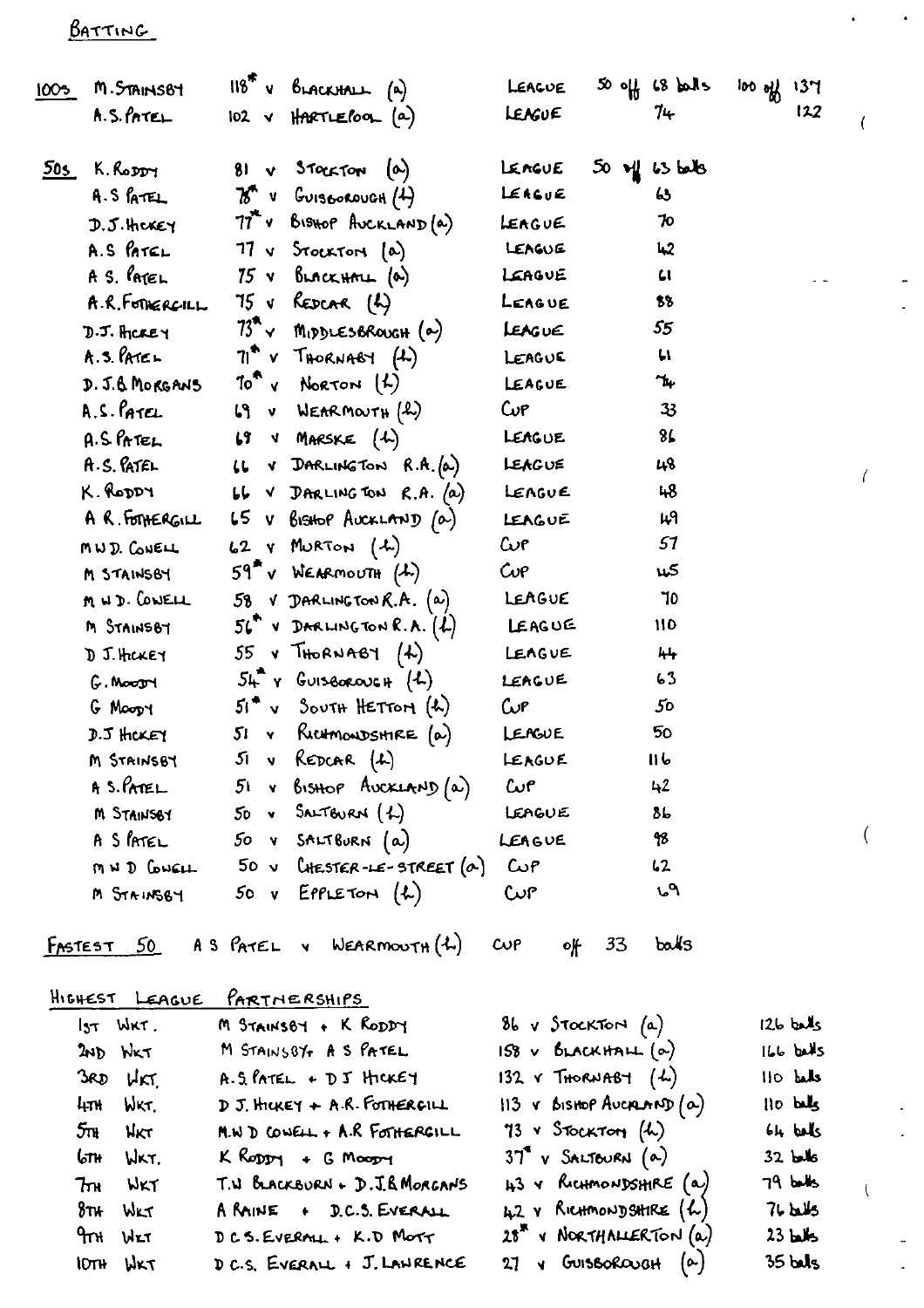### LEAGUE

 $\ddot{\phantom{0}}$ 

 $\overline{I}$ 

 $\bar{\chi}$ 

 $\Delta$ 

|                     | BOWLED         | CAUGHT                      | L.B.M.                  | <u>Inmer</u> | <b>RUN CUT</b>             |
|---------------------|----------------|-----------------------------|-------------------------|--------------|----------------------------|
| A.S. PATEL          | 5              | 10                          |                         |              |                            |
| A.R FOTHERGILL      |                |                             |                         |              |                            |
| D. J HICKEY         |                | з                           | 2                       |              |                            |
| M. STAINSBY         |                |                             | $\overline{3}$          |              |                            |
| $G.$ Moop $H$       |                | 5                           | $\boldsymbol{z}$        |              |                            |
| M.W.D. COWELL       | 4              | ٩                           | 4                       |              |                            |
| T. W. BLACKBURN     |                | 4                           | $\overline{\mathbf{2}}$ |              |                            |
| A RAINE             |                | 4                           |                         |              |                            |
| K RODOY             |                | 2<br>3                      |                         |              |                            |
| D.J & MORGANS       |                |                             |                         |              |                            |
| $J. \omega$ . Harch |                |                             |                         |              |                            |
| J LAWRENCE          |                |                             |                         |              |                            |
| R.J BIDDLE          |                |                             |                         |              |                            |
| D. C. S. EVERALL    | 3              |                             |                         |              |                            |
| P. STABLER          | 3              |                             |                         |              |                            |
| C. WHITTON          |                |                             |                         |              |                            |
| K.D. MOTT           |                |                             |                         |              |                            |
|                     | 32             | 65                          | 18                      | 4            | 12                         |
| Curs                |                |                             |                         |              |                            |
| M STAINSBY          | 3              | ᡰ                           |                         | 2            |                            |
| A.S PATEL           | $\overline{2}$ | $\mathcal{S}_{\mathcal{C}}$ |                         |              | $\boldsymbol{\mathcal{Z}}$ |
| MW. D CONELL        |                | $\mathbf{3}$                |                         |              | 3                          |
| G Maggy             |                | $\overline{2}$              |                         | $\mathbf{2}$ |                            |
| A R. FOTHERGILL     | 3              | 4                           |                         |              |                            |
| T W BLACKBURN       |                |                             |                         |              |                            |
| A RAINE             |                | 2                           |                         |              | $\mathfrak{2}$             |
| T J HOKEY           |                | 3                           | 2                       |              |                            |
| P. STABLER          |                | 2                           |                         |              |                            |
| D. de SILVA         |                |                             |                         |              |                            |
| D J.B. MORGARS      |                |                             |                         |              |                            |
| DCS. EVERALL        |                |                             |                         |              |                            |
| K D. MOTT           |                |                             |                         |              |                            |
|                     | 18             | 28                          |                         |              | IO                         |

| RESULTS            |      | LEAGUE |      | <u>Cup</u>   |             |      |      |
|--------------------|------|--------|------|--------------|-------------|------|------|
|                    |      | WON    | LOST | <b>DRAWH</b> | <b>Work</b> | LOST | TiED |
| BATTING IST.       | HOME |        |      |              | 6           |      |      |
|                    | AUMY |        |      |              |             |      |      |
| $B$ ATTING $2np$ . | HOME | 5      |      | 1            |             |      |      |
|                    | ANAY | ⊬      |      | -9.          |             |      |      |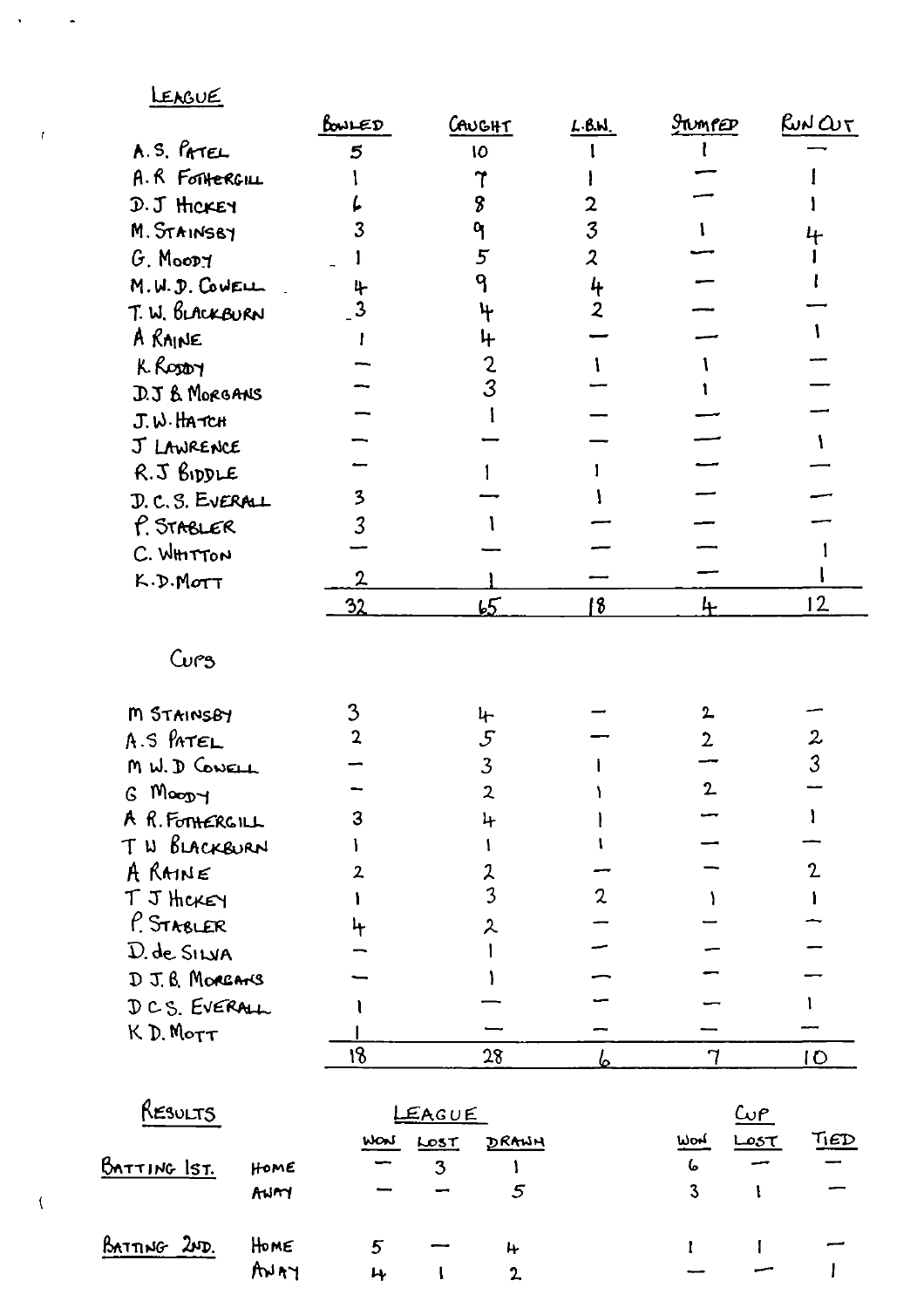BOWLING

| $8$ wickers | K.D MOTT      | $8-35$ v WHITBURN $(\alpha)$            | $\omega$ r              |
|-------------|---------------|-----------------------------------------|-------------------------|
|             | $A3.$ $PATEL$ | $8-42$ v DURHAM $C\mathbf{r}$ (h)       | $\mathbf{C} \mathbf{P}$ |
|             | A. RAINE      | $8-72$ v HARTLEPOOL $(k)$               | LEAGUE                  |
| HICKETS     | A. RAINE      | $7-92$ $\checkmark$ NORTON $(4)$        | LEAGUE                  |
| 6 WICKETS   | K.D.Mort      | $6 - 13$ v NORTH-ALLERTON $(A)$         | LEAGUE                  |
|             | K.D. Morr     | $6 - P_1 \vee$ SACRISTON $(A)$          | $C_{\mathcal{A}}$       |
|             | $A.S.$ PATEL  | $6 - 47$ v CHESTER-LE-STREE $I(\alpha)$ | $C_0P$                  |
|             | J. LAWRENCE   | $6-58$ v BISHOP AUCKLAND $(a)$          | $\mathbf{C}$            |
| 5 WICKETS   | J. LAWRENCE   | $5-40$ v Normonsy HALL $(\alpha)$       | LEAGUE                  |
|             | A. RAINE      | $5-54 \times$ REDCAR (a)                | $C$ up                  |

| LEAGUE                  |                |                  |                 |                      |  |
|-------------------------|----------------|------------------|-----------------|----------------------|--|
|                         | BONLED         | $C_{H\cup G}$ HT | L.6.1           | STUMPED              |  |
| A S. PATEL              | 9              | $24 -$           | 9               | 6                    |  |
| A RAINE                 | 17             | 21               | $\mathbf{Q}$    |                      |  |
| J. LAWRENCE             |                | 18               |                 |                      |  |
| $K$ D. Mor $\tau$       | ٩              | 12               | 4               |                      |  |
| $R.J.$ BIDDLE           | $\overline{2}$ |                  |                 |                      |  |
| RG WHITESIDE            |                |                  |                 |                      |  |
| D.J HICKEY              |                | 4                |                 |                      |  |
| C DENT                  |                | 2                |                 |                      |  |
| M.W.D CONELL            |                |                  |                 |                      |  |
| J. PHILIPS              |                |                  |                 |                      |  |
|                         | Lf             | 84.              | 24              | $\mathbf{\tilde{r}}$ |  |
| C <sub>vPS</sub>        |                |                  |                 |                      |  |
| A S PATEL               | 8              |                  | $\overline{5}$  | 4                    |  |
| KD Morr                 | የ              | H                | $\mathbf 2$     | $\overline{2}$       |  |
| A RAINE                 | 7              | 8                | 3               | 4                    |  |
| J. LAWRENCE             | 8              | 14               |                 |                      |  |
| $Jf$ <sup>HILLIPS</sup> | $\overline{2}$ |                  |                 |                      |  |
| D J HICKEY              |                |                  |                 |                      |  |
|                         | 33             | 38               | $\overline{10}$ | Ħ                    |  |

 $\overline{a}$ 

 $\hat{C}$